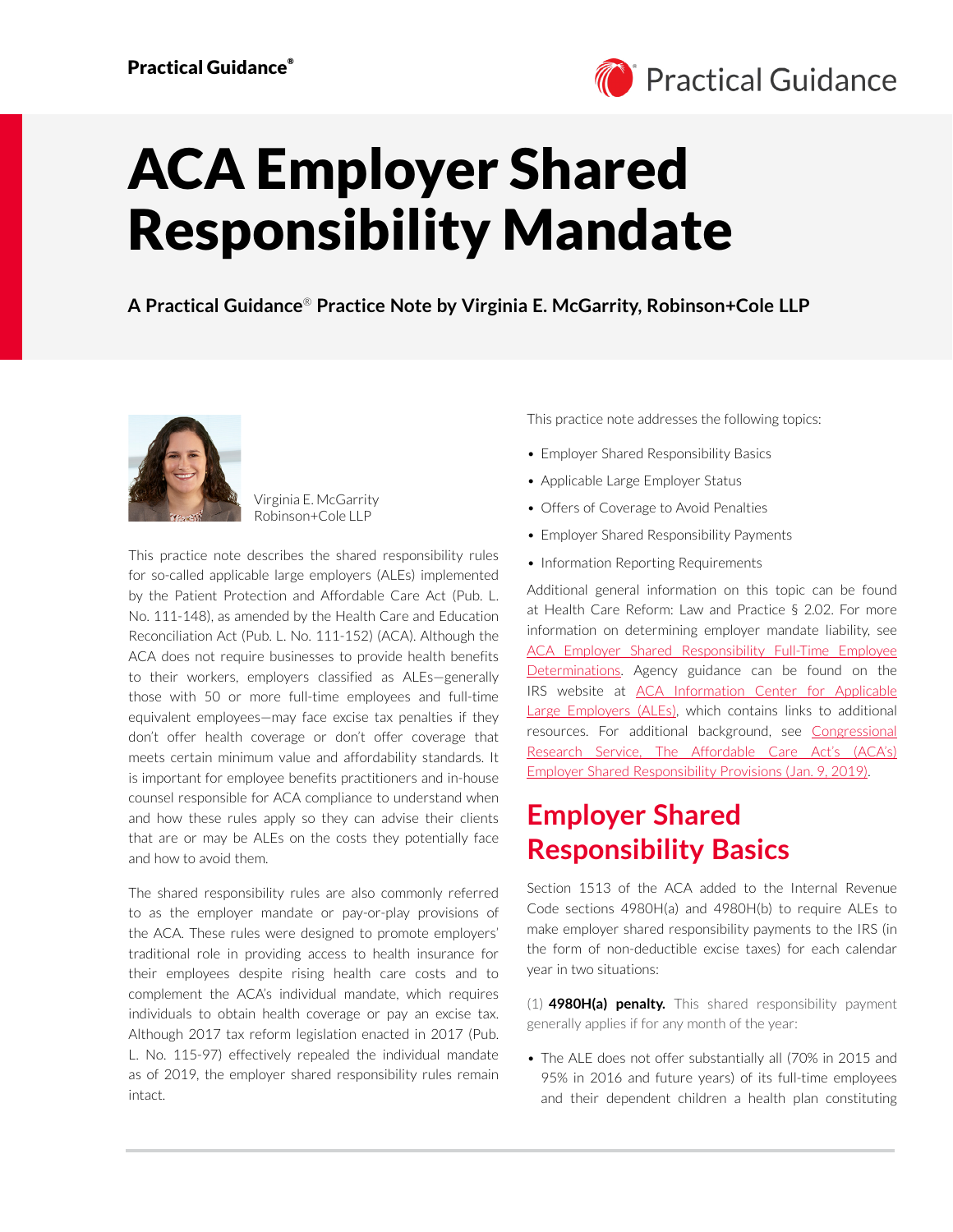minimum essential coverage (including, generally, most major medical health plans that are not excepted benefits (see I.R.C. § 9832(c)) –and–

• At least one of its full-time employees obtains for such month a premium tax credit or cost-sharing reduction for purchasing individual coverage on an ACA health insurance marketplace exchange (referred to in this practice note as subsidized exchange coverage)

As described further below, the 4980H(a) penalty amount for each month of the year that the above conditions apply is one-twelfth of \$2,000, adjusted for inflation (\$2,700 for 2021), for each full-time employee of the ALE employed during that month (minus the first 30). It is usually the more significant shared responsibility payment since it is applied on a per capita basis for **every** full-time employee of the ALE, without regard as to whether any individual employee was offered employer plan coverage or obtained subsidized exchange coverage.

(2) **4980H(b) penalty.** This shared responsibility payment generally applies for any month of the year if:

- The ALE does offer substantially all of its full-time employees and their dependent children minimum essential coverage, but the plan is not offered to, or fails to meet affordability or minimum value standards for, at least one full-time employee –and–
- At least one such full-time employee obtains subsidized exchange coverage

As described further below, the 4980H(b) penalty amount for each month of the year that the above conditions apply is one-twelfth of \$3,000, adjusted for inflation (\$4,060 for 2021), for each such full-time employee who obtains subsidized exchange coverage. This payment is generally less substantial than the 4980H(a) penalty because it is applied only with respect to those full-time employees of the ALE who were not offered qualifying coverage, signed up for individual health insurance on an ACA exchange, and received a tax credit or cost-sharing reduction.

A single employer cannot be subject to both the 4980H(a) and 4980H(b) penalties for the same month (because it either does or does not offer substantially all of its full-time employees minimum essential health coverage during that period). This is where the "pay or play" terminology comes from—employers can choose to "pay" for not offering coverage (the 4980H(a) penalty) or "play" by offering coverage, in which case 4980H(b) penalty may apply if the coverage is deemed not to provide minimum value or to be affordable for one or more full-time employees and such a full-time employee obtains subsidized exchange coverage.

These payment obligations only apply to employers that are considered ALEs—generally those having 50 or more full-time employees and full-time equivalent employees on average during the year prior to the assessment year. This determination is discussed in detail under Applicable Large Employer Status.

The employer shared responsibility rules can generate significant compliance obligations for large and mid-size employers, even if they ultimately will not incur any payment obligations. For example, because ALE status and the payment amounts are determined on a monthly basis, ALEs generally need to track the number of full-time employees and full-time equivalent employees, their offers of coverage to full-time employees, and their full-time employee coverage status for each month of the year. In addition, as summarized under Information Reporting Requirements below, all ALEs (and sponsors of self-funded employer health plans) have reporting and notice obligations to the IRS and to its full-time employees regarding their offers of health coverage.

## **Conditions for Employer Shared Responsibility Payments**

Even employers that are ALEs can avoid the shared responsibility payments by offering health insurance coverage to all of its full-time employees that meets affordability and minimum value requirements, as described below, under Offers of Coverage to Avoid Penalties. An ALE does not need to offer any coverage to employees who are not fulltime employees to avoid incurring the penalties, even though non-full-time employees are counted as full-time equivalent employees to determine whether an employer is an ALE. Further, the payment obligation is only triggered if at least one full-time employee who signs up for ACA exchange coverage obtains a tax credit or cost-sharing reduction for that coverage.

Given this statutory framework, employers will want to consider the consequences of the employer shared responsibility rules when making decisions about the health insurance coverage (if any) they offer to their employees as well as the benefits, cost, and eligibility terms under such coverage.

## **Effective Dates for the Shared Responsibility Rules**

The employer shared responsibility provisions were originally intended to be effective for 2014, but enforcement was deferred for 2014 and substantial transition relief was available for 2015 and, for non-calendar-year plans 2016. See I.R.S. Notice 2013-45, I.R.S. Notice 2014-49, and Section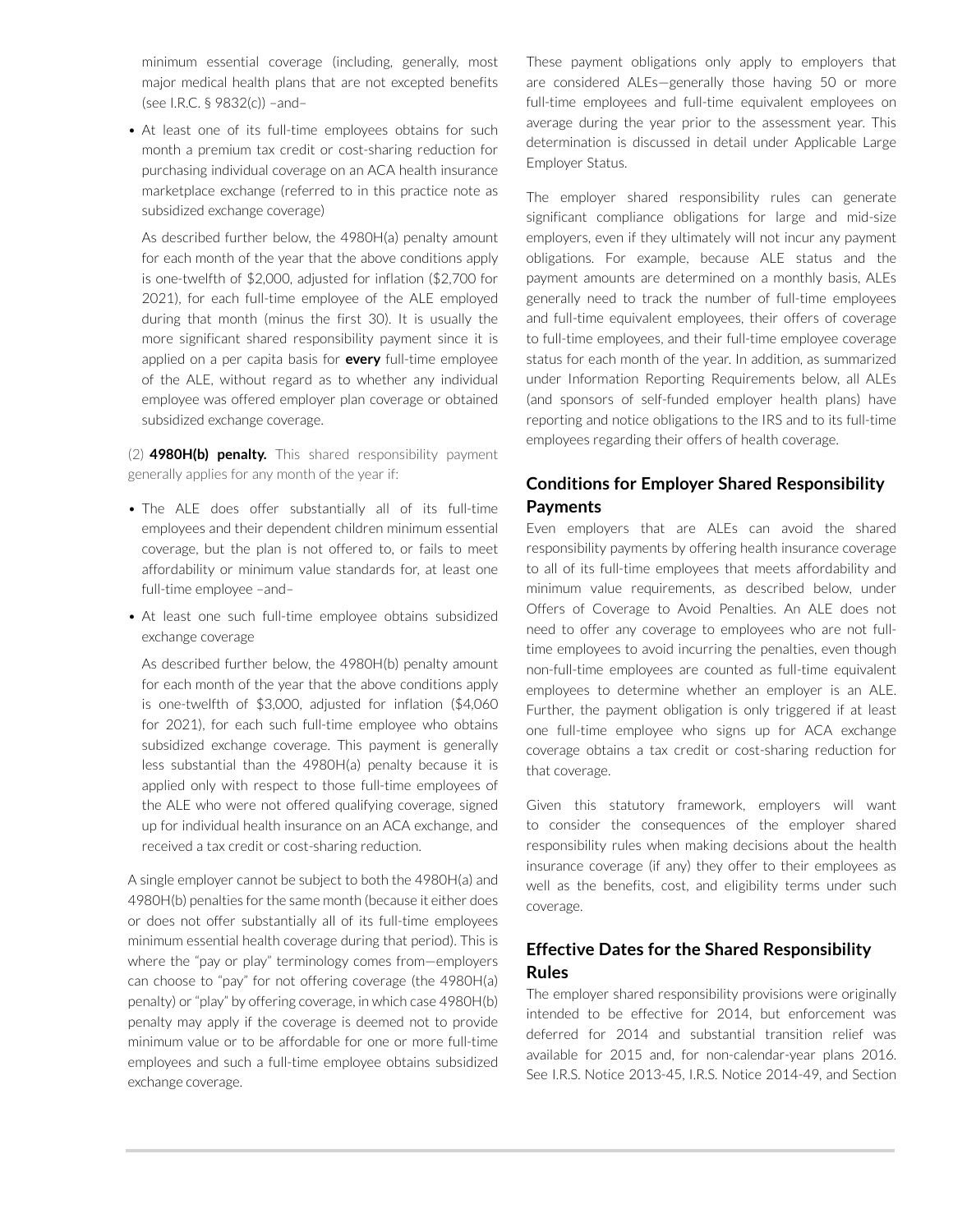XV of the preamble to the final regulations at 79 Fed. Reg. 8543, 8569 (Feb. 12, 2014); see also [IRS, Employer Shared](https://www.irs.gov/affordable-care-act/employers/employer-shared-responsibility-provision-transition-relief-for-2015-plan-years) [Responsibility Provision Transition Relief for 2015 Plan](https://www.irs.gov/affordable-care-act/employers/employer-shared-responsibility-provision-transition-relief-for-2015-plan-years) [Years](https://www.irs.gov/affordable-care-act/employers/employer-shared-responsibility-provision-transition-relief-for-2015-plan-years). Transitional relief from information reporting penalties was also available for employers that could show that they made good faith efforts to comply with the requirements for years 2015–2019 (see I.R.S. Notice 2019-63 for the most recent extension). In determining good faith, the IRS will consider whether employers have made reasonable attempts to comply with the requirements (e.g., gathering and transmitting the necessary data to an agent or testing its ability to transmit information) and the steps that have been taken to prepare for next year's reporting. Note that the relief applies only to furnishing and filing incorrect or incomplete information, and not to a failure to timely furnish or file.

# **Applicable Large Employer Status**

Whether an employer is an applicable larger employer, and is therefore subject to the employer shared responsibility rules, depends on the size of its workforce. In general, only employers employing on average at least 50 fulltime employees (including full-time equivalent employees, discussed below) are ALEs. The vast majority of U.S. employers fall below the ALE threshold and therefore are not subject to the employer shared responsibility provisions. Treas. Reg. § 54.4980H-1(a)(4) (ALE definition); Treas. Reg. § 54.4980H-2 (ALE determination rules).

This workforce size determination is made without consideration of any health insurance coverage options that may be available to employees. That is, employees are counted even if they are eligible for health coverage from another source (e.g., a spouse's plan, Medicare, or Medicaid).

#### **Who Is an Employer?**

ALE determinations are made on an organization-wide basis under the rules of I.R.C. § 414(b), (c), (m), and (o), so you need to aggregate the employees of members of the same controlled group and affiliated service groups to determine if the entire group (and each of its members) is an ALE. Thus, you may even need to treat completely separate and distinct businesses as a single employer if there is sufficient common ownership. Although most of the discussion below refers merely to employers, keep in mind that this term incorporates applicable subsidiaries, parent companies, and other affiliated entities. Treas. Reg. § 54.4980H-1(a)(16). In the absence of specific, applicable guidance, governmental entities may apply a good faith reasonable interpretation of I.R.C. § 414 to determine if they should be aggregated with any other government entities for this purpose. [IRS, Questions and](https://www.irs.gov/affordable-care-act/employers/questions-and-answers-on-employer-shared-responsibility-provisions-under-the-affordable-care-act) [Answers on Employer Shared Responsibility Provisions under](https://www.irs.gov/affordable-care-act/employers/questions-and-answers-on-employer-shared-responsibility-provisions-under-the-affordable-care-act) [the Affordable Care Act,](https://www.irs.gov/affordable-care-act/employers/questions-and-answers-on-employer-shared-responsibility-provisions-under-the-affordable-care-act) Q&A-13.

For more information on the related employer rules, see [Controlled Group and Affiliated Service Group Rules](https://advance.lexis.com/open/document/lpadocument/?pdmfid=1000522&pddocfullpath=%2Fshared%2Fdocument%2Fanalytical-materials%2Furn%3AcontentItem%3A5PC6-JBC1-JW09-M1CH-00000-00&pdcontentcomponentid=500749&pdteaserkey=sr0&pditab=allpods&ecomp=ptrg&earg=sr0) [\(Employee Benefits Plans\)](https://advance.lexis.com/open/document/lpadocument/?pdmfid=1000522&pddocfullpath=%2Fshared%2Fdocument%2Fanalytical-materials%2Furn%3AcontentItem%3A5PC6-JBC1-JW09-M1CH-00000-00&pdcontentcomponentid=500749&pdteaserkey=sr0&pditab=allpods&ecomp=ptrg&earg=sr0).

When an ALE includes multiple member entities, employer shared responsibility liability is determined separately for each ALE member that employs full-time employees.

#### **Who Is an Employee?**

These rules use the common-law standard for determining who is an employee (as described under Treas. Reg. § 31.3401(c)-1(b), but exclude leased employees (as defined in I.R.C. § 414(n)), sole proprietors, partners in a partnership or members of a limited liability company, S corporation shareholders owning at least 2% of the entity, most real estate agents, and most people who are "direct sellers" (those who sell consumer goods that will be used or resold in a home, rather than a retail setting, like a newspaper distributor). Treas. Reg. § 54.4980H-1(a)(15). Under this standard, in general, an employment relationship exists where the company has the right to control and direct the individual regarding the details and means by which she or he performs work for the company. For more information on how to decide if a person is a common-law employee, see [Joint Committee on Taxation, Present Law and Background](https://www.irs.gov/pub/irs-utl/x-26-07.pdf) [Relating to Worker Classification for Federal Tax Purposes](https://www.irs.gov/pub/irs-utl/x-26-07.pdf) [\(May 8, 2008\).](https://www.irs.gov/pub/irs-utl/x-26-07.pdf)

The ACA is another potential minefield for companies that misclassify workers as independent contractors instead of employees. An employer that treats individuals as independent contractors for a period when IRS rules would apply common-law employee status to those workers may not even be aware of its ALE status and that it has obligations under the employer shared responsibility rules. For information on the IRS tests for employee classification, see [Independent Contractor Tests and Risks of Worker](https://advance.lexis.com/open/document/lpadocument/?pdmfid=1000522&pddocfullpath=%2Fshared%2Fdocument%2Fanalytical-materials%2Furn%3AcontentItem%3A5D3S-YH11-F8SS-6129-00000-00&pdcontentcomponentid=500749&pdteaserkey=sr0&pditab=allpods&ecomp=ptrg&earg=sr0) [Misclassification](https://advance.lexis.com/open/document/lpadocument/?pdmfid=1000522&pddocfullpath=%2Fshared%2Fdocument%2Fanalytical-materials%2Furn%3AcontentItem%3A5D3S-YH11-F8SS-6129-00000-00&pdcontentcomponentid=500749&pdteaserkey=sr0&pditab=allpods&ecomp=ptrg&earg=sr0).

Volunteers, work-study workers, and employees paid by non-U.S. entities are generally not taken into account. This is because any services provided by such individuals are usually excluded for purposes of the employer shared responsibility rules. Treas. Reg. § 54.4980H-1(a)(24)(ii).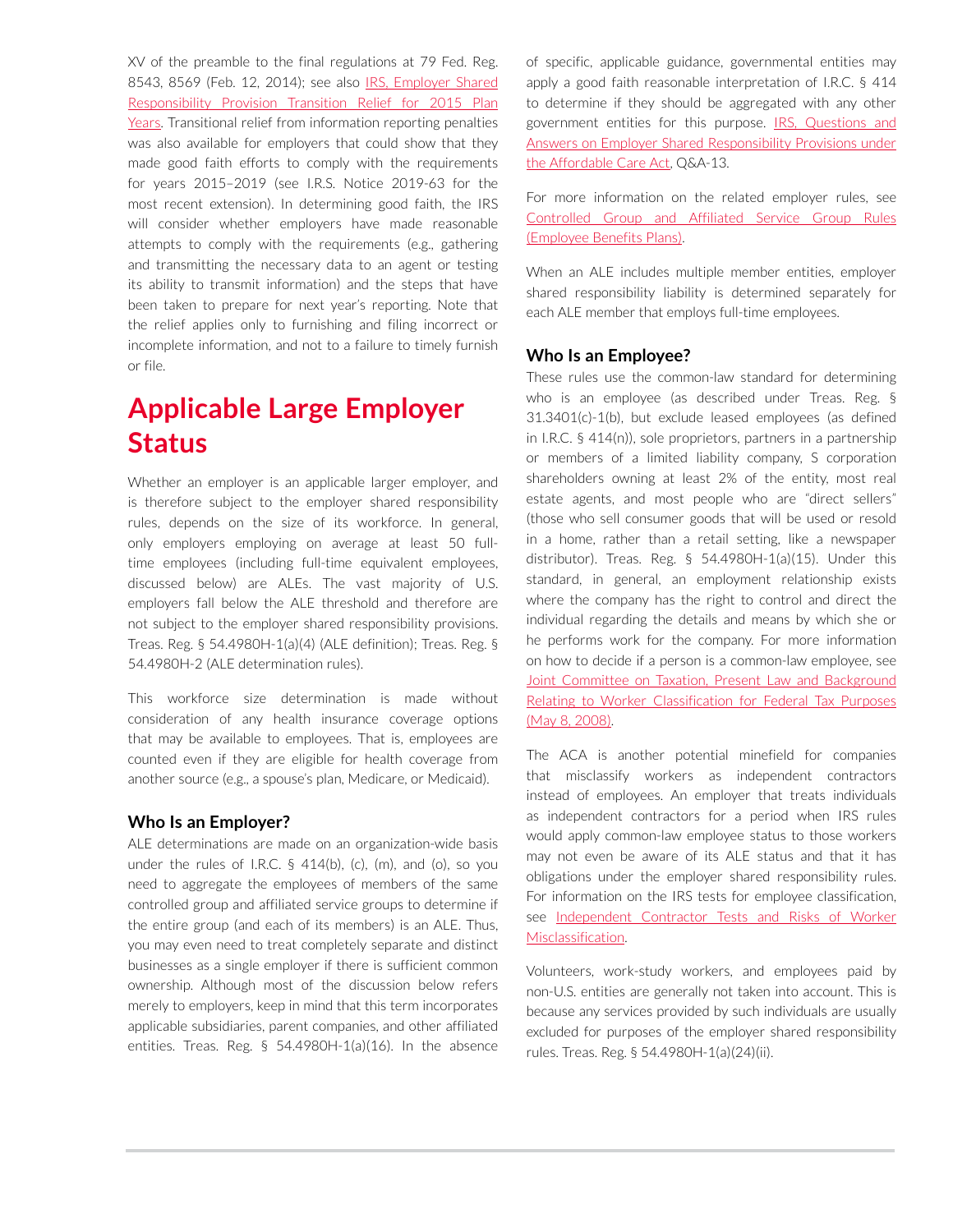## **Who Is a Full-Time Employee and What Are Full-Time Equivalent Employees?**

For purposes of these rules, full-time employees are defined as employees who average 30 hours or more per week (or 120 hours per month). Treas. Reg. § 54.4980H-1(a)(21). All other types of employees are counted using the FTEE rules, described further below, unless an exception applies.

ALE determinations are based on the employer's socalled full-time equivalent employees (FTEEs), in addition to full-time employees. The FTEE calculation provides an equivalency estimate of the number of full-time employees it would take (at 30 hours per week) to perform the services provided by all of the employer's non-full-time employees. So a company that only employs part-time workers may technically be an ALE, if those part-time employees together provided services equivalent to over 50 full-time employees. But such an ALE would never be subject to a shared responsibility penalty because there are no full-time employees who could obtain subsidized exchange coverage, a condition of both the 4980H(a) and 4980H(b) penalties.

#### **Counting Full-Time Employees and FTEEs**

The threshold for imposing ALE status for a calendar year is based on the monthly average size of the employer's workforce for the prior year. Thus, to determine ALE status for a year, you would:

- (1) Count the number of full-time employees for each month of the prior year and add them all together
- (2) Calculate the FTEEs for each month of the prior year and add them all together
- (3) Add the results from steps (1) and (2) together, and then divide by 12, rounding down any fraction to the nearest whole number

If the result in step (3) is 50 or over, the employer is an ALE for the year; if it is less than 50, the employer is not an ALE for the year. Treas. Reg. § 54.4980H-2(b)(1).

For new businesses that were not in operation during the previous year, ALE status applies if the employer is reasonably expected to employ, and actually does employ, an average of 50 full-time employees and FTEEs on business days in the current calendar year. Treas. Reg. § 54.4980H-2(b)(3).

The ALE counting rules are applied on an average monthly basis, so ALEs need to track their employee counts for each month of a year. The regulations establishing these rules are somewhat complex (see Treas. Reg. §§ 54.4980H-2 and 54.4980H-3), but in general the methods for counting fulltime employees and FTEEs are as follows:

- **Full-time employee monthly counts.** Count each full-time employee employed during the month if they work at least 30 hours per week on average during that month.
- **FTEE monthly counts.** Determine the monthly FTEE count by dividing the total number of hours of service performed by all of the employer's non-full-time employees during the relevant month by 120. However, the number of hours for any single non-full-time employee for a month is capped at 120.
- **Hours of service.** Actual hours of paid service must be used for hourly employees. For non-hourly employees, an employer has the option of using actual hours of service, a days-worked equivalency based on an eight-hour day for any day where at least one hour of service was performed, or a weeks-worked equivalency based on a 40-hour week for any week where at least one hour of service was performed. In either case, you count all hours worked and hours for which payment is due (e.g., overtime, paid time off, etc.).

Treas. Reg. § 54.4980H-2(b), (c); Treas. Reg. § 54.4980H-3(b) (21).

This is known as the monthly measurement method and it must be used for ALE determinations. The rules for counting full-time employees for purposes of determining employer shared responsibility liability amounts are more flexible in that employers can choose to apply a look-back measurement method instead. Treas. Reg. § 54.4980H-3(a). See the section "Look-Back Method for Counting Full-Time Employees," under Employer Shared Responsibility Payments below and [ACA Employer Shared Responsibility Full-Time Employee](https://advance.lexis.com/open/document/lpadocument/?pdmfid=1000522&pddocfullpath=%2Fshared%2Fdocument%2Fanalytical-materials%2Furn%3AcontentItem%3A5PJW-5P21-FGRY-B2MK-00000-00&pdcontentcomponentid=500749&pdteaserkey=sr0&pditab=allpods&ecomp=ptrg&earg=sr0) [Determinations](https://advance.lexis.com/open/document/lpadocument/?pdmfid=1000522&pddocfullpath=%2Fshared%2Fdocument%2Fanalytical-materials%2Furn%3AcontentItem%3A5PJW-5P21-FGRY-B2MK-00000-00&pdcontentcomponentid=500749&pdteaserkey=sr0&pditab=allpods&ecomp=ptrg&earg=sr0) for further information.

#### **Special Rules for ALE Determinations**

Special rules apply for the following categories of employees:

- **Seasonal workers.** An employer is not an ALE if both:
	- o The 50 full-time (plus full-time equivalent) employee threshold is exceeded for 120 days or fewer during the preceding calendar year –and–
	- o All of the employees in excess of 50 during that period are seasonal workers (as defined by the Department of Labor or retail workers hired exclusively for a holiday season)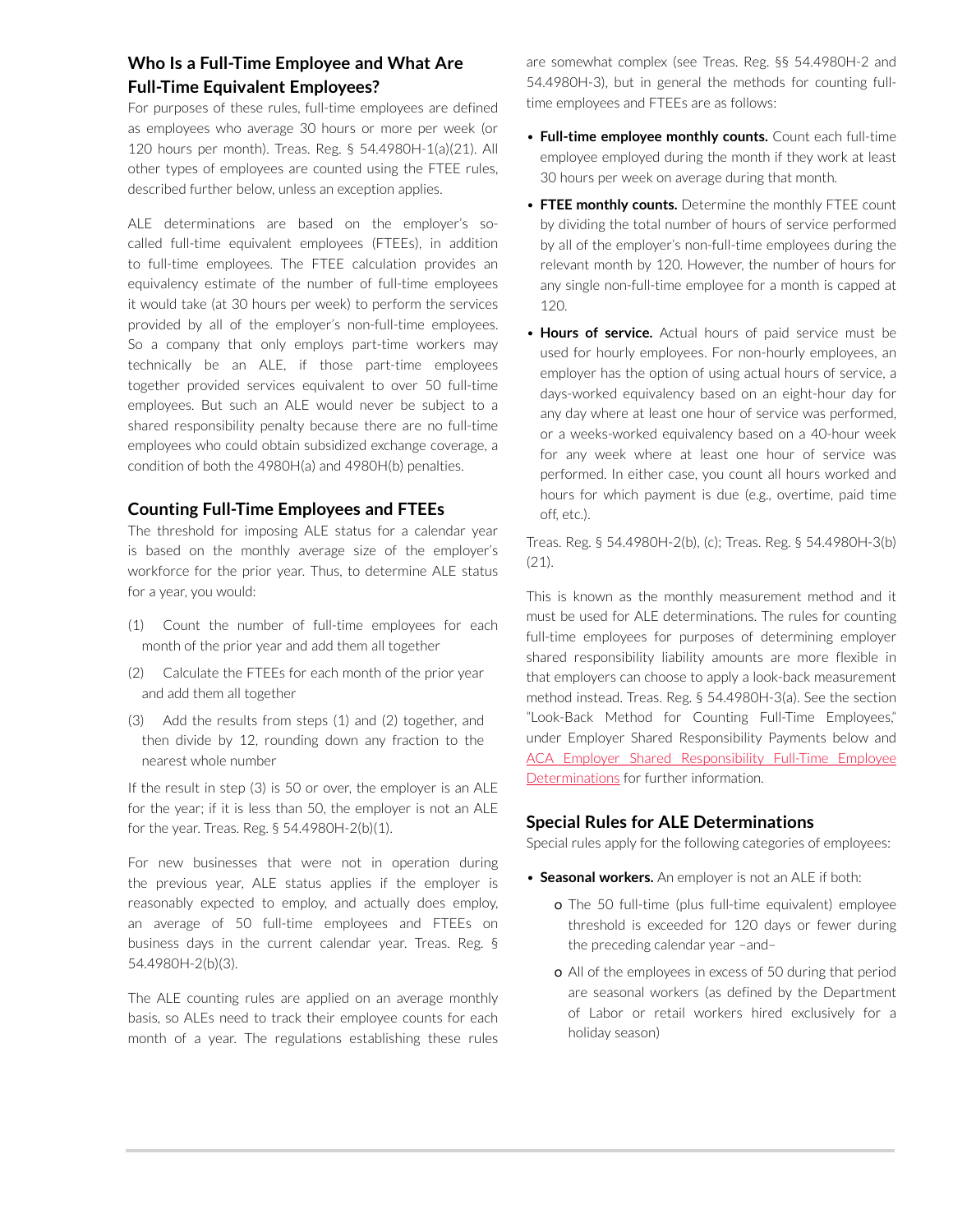• **Employees covered by TRICARE or a Veterans Administration.** Employees having health coverage under TRICARE or a Veterans Administration health program during an entire month are excluded from that month's count for purposes of the ALE determination (but should still be offered coverage if they are eligible for coverage).

I.R.C. § 4980H(c)(2)(B), (c)(2)(F); Treas. Reg. § 54.4980H-2(b) (2).

For more detailed information on the definition and determination of applicable large employers, including the determinations of full-time employees and FTEEs, see [ACA Employer Shared Responsibility Full-Time Employee](https://advance.lexis.com/open/document/lpadocument/?pdmfid=1000522&pddocfullpath=%2Fshared%2Fdocument%2Fanalytical-materials%2Furn%3AcontentItem%3A5PJW-5P21-FGRY-B2MK-00000-00&pdcontentcomponentid=500749&pdteaserkey=sr0&pditab=allpods&ecomp=ptrg&earg=sr0) [Determinations.](https://advance.lexis.com/open/document/lpadocument/?pdmfid=1000522&pddocfullpath=%2Fshared%2Fdocument%2Fanalytical-materials%2Furn%3AcontentItem%3A5PJW-5P21-FGRY-B2MK-00000-00&pdcontentcomponentid=500749&pdteaserkey=sr0&pditab=allpods&ecomp=ptrg&earg=sr0)

# **Offers of Coverage to Avoid Penalties**

Even if the employer is an ALE, the employer shared responsibility payments will not apply if all of its full-time employees (and their dependent children up to age 26) are offered qualifying health insurance coverage for each month of the applicable year. This coverage can be provided under a plan sponsored by the employer or its affiliate, under an applicable multiemployer plan or multiple employer welfare arrangement, or, in certain circumstances, under a plan sponsored a staffing agency. Treas. Reg. § 54.4980H-4(b)(2).

#### **Coverage Offers to Avoid 4980H(a) Penalties**

To avoid the 4980H(a) penalty, an ALE (or other applicable plan sponsor) only needs to offer minimum essential coverage to:

- At least 95% of its full-time employees (and their dependent children)
- ALEs having fewer than 100 full-time employees, to no fewer than all but five of its full-time employees (and their dependent children)

Treas. Reg. § 54.4980H-4(a).

The 95% threshold allows for some wiggle room in case there are small numbers of full-time employees who are not offered coverage due to administrative error or delay. In addition, this threshold determination ignores employees who are for the relevant month in a so-called limited non-assessment period. Examples are a waiting period before a full-time employee first becomes eligible for coverage or a partial period of noncoverage during the first month for which coverage begins. Id.; see Treas. Reg. § 54.4980H-1(a)(26) for the definition of limited non-assessment period.

Unlike the coverage that must be offered to avoid the 4980H(b) penalty, there are no affordability or minimum value requirements for relief from the 4980H(a) penalty, except as noted above for mandatory coverage plans. (The 4980H(b) affordability and minimum value standards are discussed in the next section.) The coverage merely needs to be minimum essential coverage, as defined in I.R.C. § 5000A(f). This includes any eligible employer-sponsored group health plan or group health insurance coverage offered by an employer (including a grandfathered plan), but excludes plans providing exclusively excepted benefits (e.g., disability insurance, accident-only coverage, travel insurance, dental or vision benefits, long-term care benefits). See also Treas. Reg. § 1.5000A-2.

#### *General Rules for Offers of Coverage*

The following rules apply for determining whether the offers of coverage are sufficient for an ALE to avoid incurring 4980H(a) penalties:

**Dependent coverage.** The dependent coverage offered need only cover dependents as defined in Treas. Reg. § 54.4980H-1(a)(12), which excludes stepchildren, foster children, individuals who do not qualify as dependents under I.R.C. § 152(b)(3), as well as spouses. For dependent children, the coverage must apply through the end of the month in which the child turns 26.

**Monthly determination.** The coverage requirement is applied on a monthly basis, so an ALE can meet the threshold and avoid penalties for certain months of a calendar year but incur penalties for the other months. To count as coverage for a month, the employee must be covered by the plan for every day of that month (except for coverage that terminates mid-month due to a termination of employment and where a limited non-assessment period applies).

**Optional coverage or mandatory coverage that is affordable and offers minimum value.** The coverage offered to the threshold number of full-time employees must be optional, so that the employee may choose or decline coverage at least once for the plan year, unless the coverage:

- Provides minimum value (as discussed in the next section) –and–
- Is offered at no cost to the employee or a cost of no more than 9.5%, as adjusted for premium inflation relative to income inflation (9.83% for 2021), of the federal poverty line for a single individual for the 48 contiguous states

Treas. Reg. § 54.4980H-4(b)(1); I.R.S. Notice 2015-87, Q&A-12.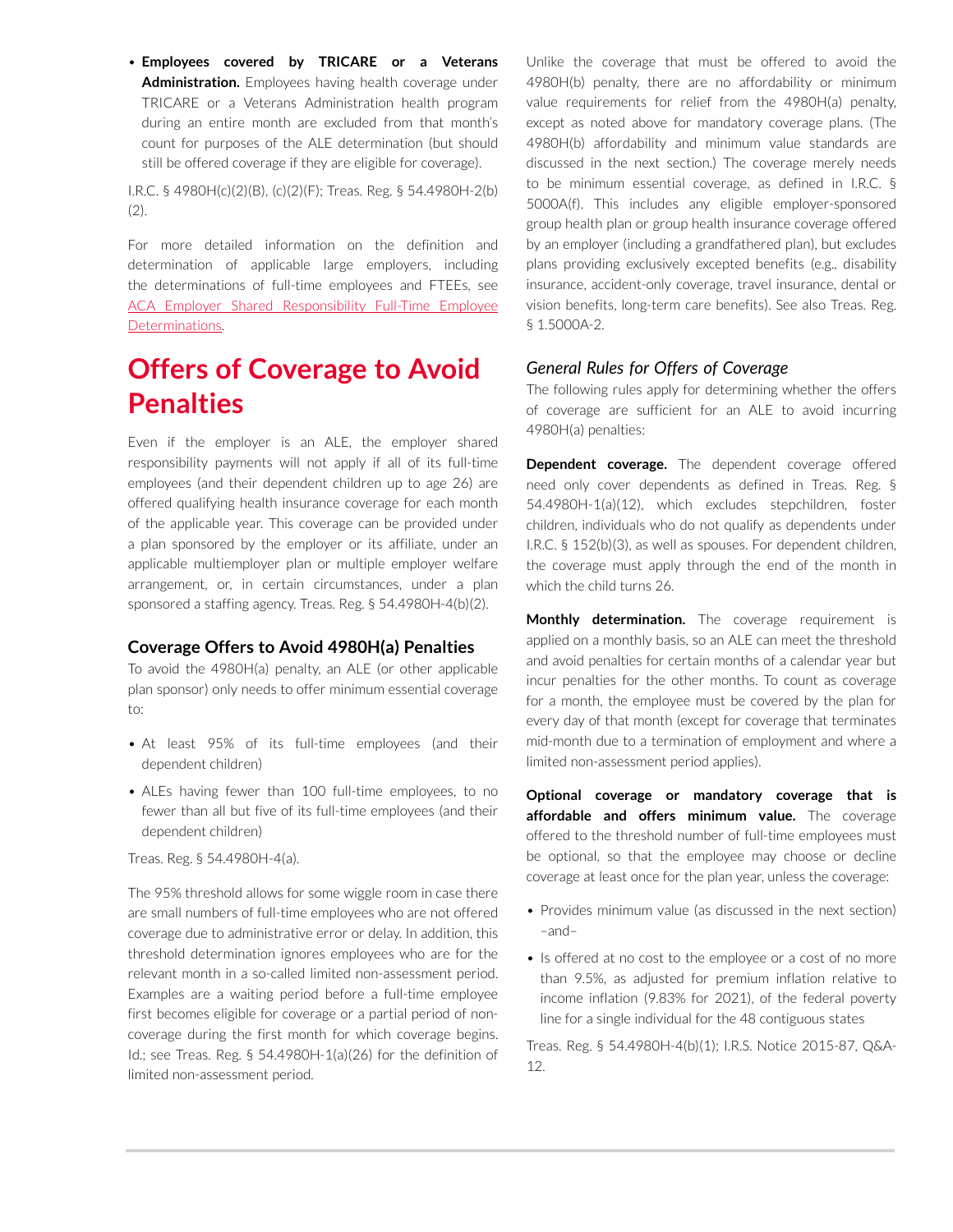So long as coverage as described above is offered to the threshold number of employees for a month, the ACA does not impose any 4980H(a) penalties on an ALE for that month. But if the offered coverage is not considered to be affordable or provide minimum value, as described in the next section, the ALE would still be susceptible to 4980H(b) penalties.

#### **Coverage Offers to Avoid 4980H(b) Penalties**

The 4980H(b) penalty applies to an ALE that offers its fulltime employees (and their dependent children) minimum essential coverage if one or more of its full-time employees obtains subsidized exchange coverage, unless that employee was offered coverage meeting certain standards for affordability and minimum value. Treas. Reg. § 54.4980H-5(a). Thus, to avoid the possibility of both the 4980H(a) and 4980H(b) penalties, an ALE would need to offer affordable coverage providing minimum value to all of its full-time employees (and their dependent children).

The general rules for receiving offers of coverage discussed for the 4980H(a) penalty in the previous section also apply for this purpose. That is, coverage offers are assessed on a monthly basis, and the rules regarding dependent coverage and the requirement to offer either optional coverage or mandatory coverage that is affordable and provides minimum value are the same. Treas. Reg. § 54.4980H-5(b).

In addition, however, the coverage must meet the affordability and minimum value standards described here. The affordability and minimum value standards for the 4980H(b) penalty rules are generally the same as are used to assess employer-provided coverage for purposes of determining whether an individual offered such coverage is eligible for subsidized exchange coverage under I.R.C. § 36B(c)(2)(C)(i) (affordability) and I.R.C. § 36B(c)(2)(C)(ii) (minimum value). If an employee is offered employer-provided coverage that meets those affordability and minimum value tests, the employee will not be eligible for subsidized exchange coverage under the ACA.

These standards, as modified for the employer shared responsibility rules, are discussed in the following sections.

#### *Affordability Standard for Coverage Offers under 4980H(b)*

As further described below, there is an important difference for the affordability standard in that an employer may use a generally more lenient safe harbor test than the general rule that applies for subsidized coverage eligibility. This distinction means that it is possible for an ALE's full-time employee to receive subsidized exchange coverage without triggering the 4980H(b) penalty because the coverage offered to her or him could meet the more lenient affordability safe harbor for determining employer share responsibility payments, but could not meet the I.R.C.  $\S$  36B(c)(2)(C)(i) more stringent affordability standard.

#### *General Rule for Affordability*

Under the general rule, employer-offered coverage is considered affordable for an employee if the employee's required premium contribution (if any) is no more than 9.5% of that employee's household income, indexed annually under I.R.C. § 36B(c)(2)(C)(iv) to reflect disproportionate increases in premium inflation over income inflation (9.83% for 2021).

For this test, you look at the employee's cost of enrolling in the least expensive self-only coverage offered by the employer that provides minimum value, even if the employee elects more expensive coverage or coverage that does not provide minimum value. Treas. Reg. §§ 1.36B-2(a), 1.36B-2(c)  $(3)(v)(A)$ .

The employee-required contribution includes amounts paid through salary reduction or otherwise, and takes into account the effects of employer arrangements such as health reimbursement arrangements (HRAs), wellness incentives, flex credits, and opt-out payments. Treas. Reg. § 1.36B-2(c) (3)(v)(A)(4) through (7). For guidance on assessing the effect of these types of benefits on the affordability test, see Treas. Reg. § 1.36B-2(c)(v) and I.R.S. Notice 2015-87, Q&A-7 to Q&A-12.

#### *Affordability Safe Harbors*

Since employers generally do not know their employees' household incomes, there are three affordability safe harbors available to ALEs. These safe harbors are based on information generally available to employers, such as the employees' IRS Form W-2 wages or rate of pay. Treas. Reg. § 54.4980H-5(e)(2).

If an ALE's offer of coverage is affordable using any of these safe harbors—that is, the employee's required contribution for self-only coverage is no more than 9.5% (as adjusted under I.R.C. §  $36B(c)(2)(C)(iv)$ ) of the baseline in the applicable safe harbor—then, the offer of coverage is deemed affordable for purposes of the 4980H(b) penalty provisions regardless of whether it is affordable based on the employee's actual household income (which is the test that applies for purposes of the premium tax credit). Id.; see I.R.S. Notice 2015-87, Q&A-12 regarding index adjustments of the 9.5% threshold (9.83% for 2021).

The three affordability safe harbors are:

• **Form W-2 wages safe harbor.** For this safe harbor, the employer can use the employee's Form W-2 wage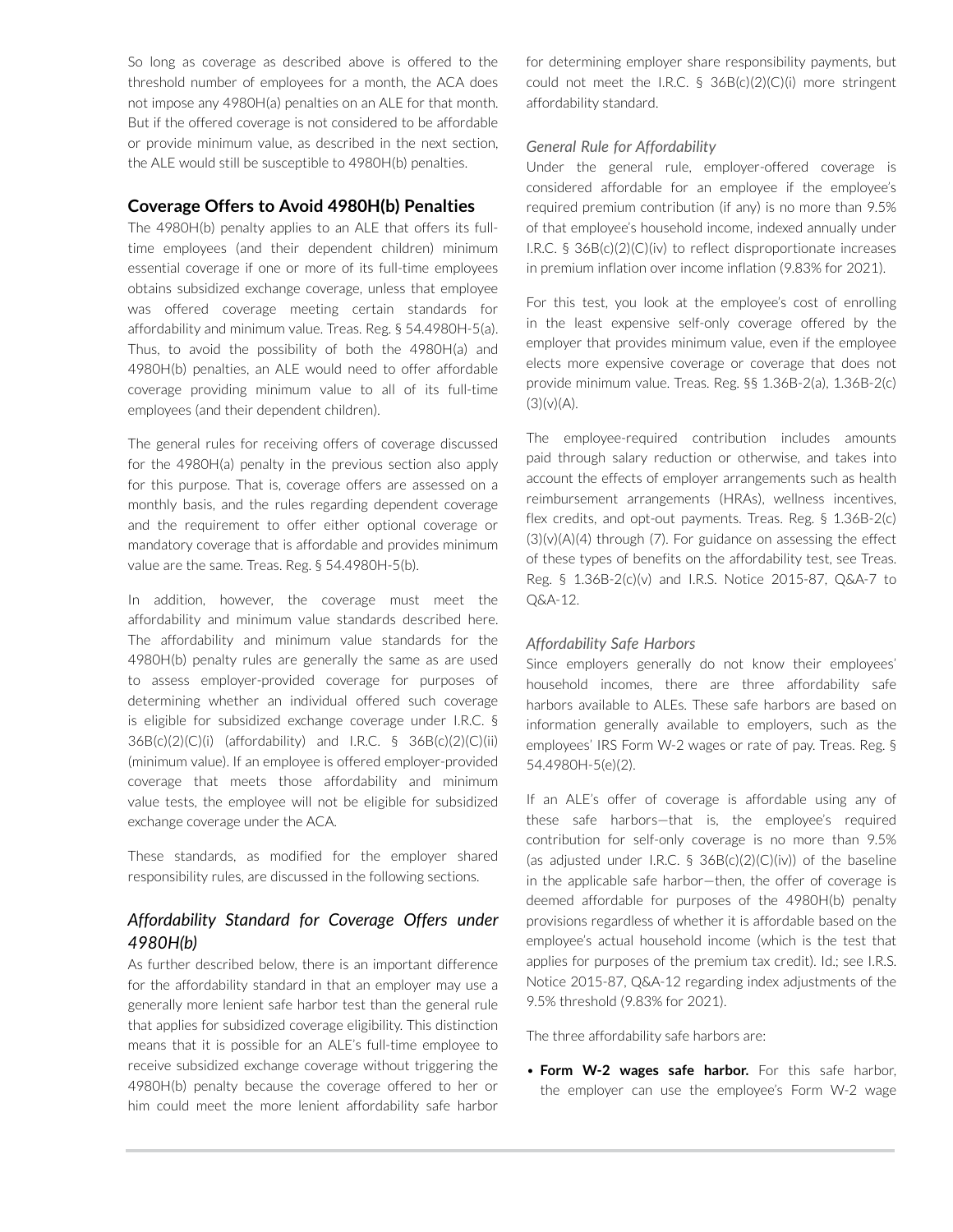compensation for the year in question (issued by any employer within the ALE group) instead of household income to apply the affordability test, provided that the employee premium contribution for any relevant plan year remained (or would have remained, if elected) a consistent amount or percentage of the reported wage compensation. This test is applied retrospectively (after the Form W-2 information is available) for the entire previous year. Special rules apply for part-year coverage.

- **Rate of pay safe harbor.** Here, you test for affordability on a monthly basis, using income based on (1) for hourly workers, their hourly rate of pay (based on the lowest applicable rate for the month) multiplied by 130 hours; and (2) for salaried workers, their monthly rate of pay (but this safe harbor is not available if their rate is reduced during the month).
- **Federal poverty line safe harbor.** This safe harbor merely requires that the employee cost for the coverage is not over 9.5% (as adjusted) of the federal poverty line for the state of the employee's employment.

Treas. Reg. § 54.4980H-5(e)(2)(ii), (iii), (iv).

An ALE may choose to use one safe harbor for all of its employees or to use different safe harbors for employees in different categories, provided that the categories used are reasonable and the employer uses one safe harbor on a uniform and consistent basis for all employees in a particular category. Treas. Reg. § 54.4980H-5(e)(2)(i).

#### *Minimum Value Standard for Coverage Offers under 4980H(b)*

The minimum value standard used for the 4980H(b) penalty rules is the same as that used for assessing employerprovided coverage to determine if an individual is eligible for subsidized exchange coverage under I.R.C. § 36B(c)(2) (C)(ii). An employer's plan generally satisfies the minimum value standard if it covers at least 60% of the total allowed cost of benefits expected to be incurred under the plan for a standard population. I.R.C. § 36B(c)(2)(C)(ii); Treas. Reg. § 1.36B-6(a)(1). That is, the plan would cover at least 60% of the covered benefit costs, with the remainder being paid out of pocket by the insured through cost sharing (e.g., deductibles, coinsurance, etc.). To protect against socalled skinny plans that exclude significant benefit coverage, however, agency guidance clarifies that substantial coverage of in-patient hospitalization and physician services is a prerequisite to providing minimum value. I.R.S. Notice 2014- 69.

Although the minimum value test regulations are not finalized, under the proposed regulations, which may be relied upon, employers can use the minimum value calculator provided by the Department of Health and Human Services (HHS) to determine whether coverage provides minimum value. The calculator is available on the HHS's [Centers](https://www.cms.gov/cciio/resources/regulations-and-guidance/index.html) [for Medicare & Medicaid Services website.](https://www.cms.gov/cciio/resources/regulations-and-guidance/index.html) The proposed regulations can be found at 78 Fed. Reg. 25,909 (May 3, 2013), as amended by 80 Fed. Reg. 52,678 (Sept. 14, 2015).

The proposed regulations also provide safe harbor plan designs that are deemed to satisfy the minimum value requirement. These designs must cover the 10 statutory categories of ACA essential health benefits, plus preventive screening, immunization and skilled nursing facility benefits, within specified cost sharing parameters, and meet other criteria. Plans with non-standard features may be required to obtain an actuarial certification. Id. For current information, see **[IRS, Minimum Value and Affordability](https://www.irs.gov/affordable-care-act/employers/minimum-value-and-affordability).** For more information on essential health benefits requirements, see **[ACA Essential Health Benefits](https://advance.lexis.com/open/document/lpadocument/?pdmfid=1000522&pddocfullpath=%2Fshared%2Fdocument%2Fanalytical-materials%2Furn%3AcontentItem%3A5T28-6P31-F900-G1JV-00000-00&pdcontentcomponentid=500749&pdteaserkey=sr0&pditab=allpods&ecomp=ptrg&earg=sr0).** 

# **Employer Shared Responsibility Payments**

This section describes how to calculate and allocate employer shared responsibility payment liabilities. The employer shared responsibility payments are assessed annually, but are determined on a monthly basis for the applicable calendar year (if the employer is an ALE for that year). These payments are non-deductible excise taxes.

If an ALE is made up of multiple member entities, as in the case of a controlled group of corporations or other commonly controlled business entities, each separate member is liable for its allocable portion of any employer shared responsibility payment, based on its own employees, as determined under common-law employment principles. One consequence of this is that it is possible for different ALE members of the same organization to incur either type of penalty for the same month (whereas a single entity can never be subject to both for the same month). Rules for allocating a full-time employee to a particular ALE member entity when the individual is an employee of two or more entities are found in Treas. Reg. §§ 54.4980H-4(d), 54.4980H-5(d).

The Applicable Large Employer Status section above describes the monthly measurement method for counting full-time employees. For purposes of calculating employer shared responsibility payments, however, employers have the choice to use the monthly method or the look-back method described further below, after a description of how to calculate penalty amounts.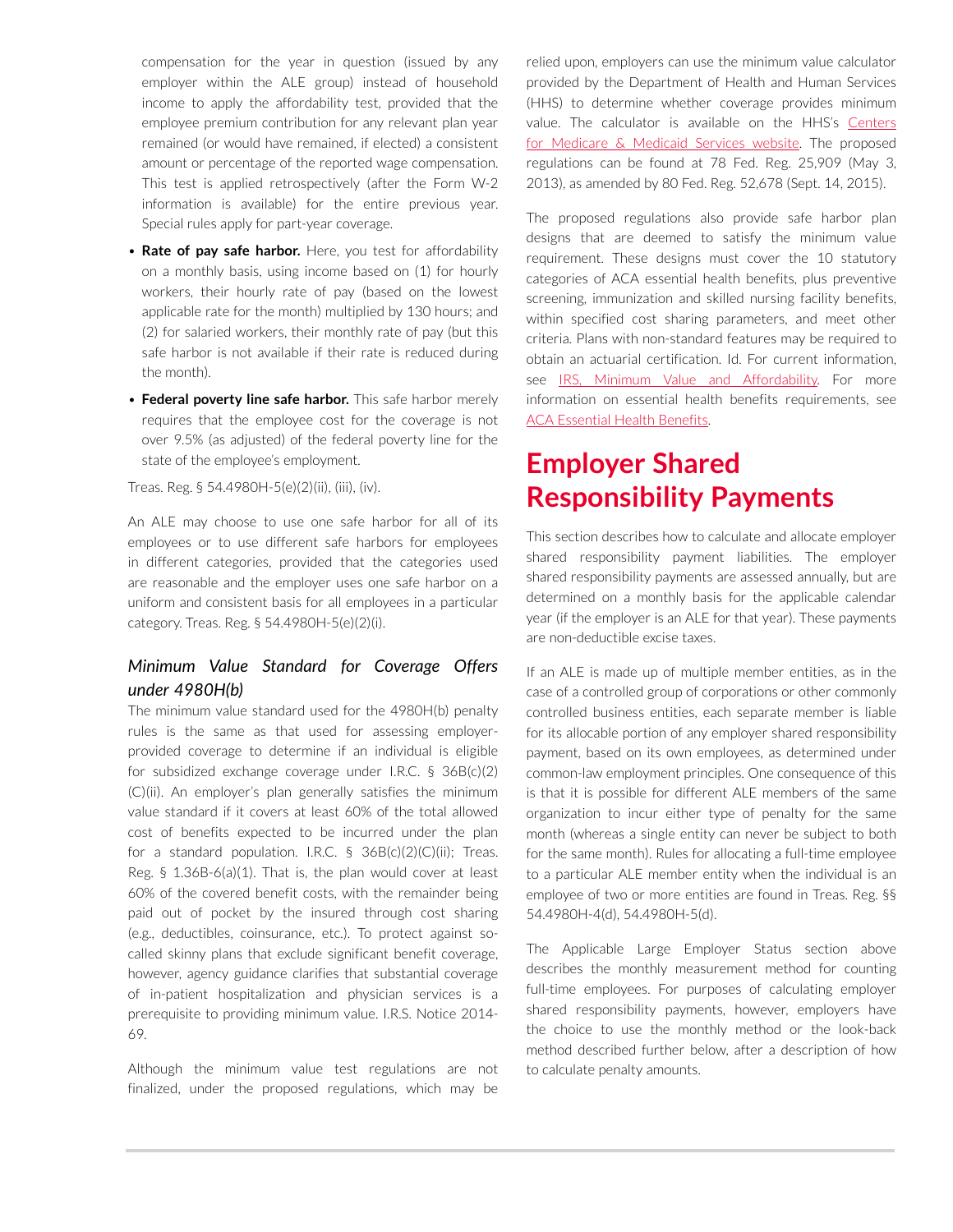## **Calculating Employer Shared Responsibility Payments**

As noted above, the general rules for calculating the 4980H(a) and 4980H(b) penalties for a year are:

- **4980H(a) penalty formula.** One-twelfth of \$2,000, subject to adjustment for inflation (\$2,700 for 2021) per full-time employee (reduced as noted below) for any month of such year in which (1) the ALE did not offer minimum essential coverage to substantially all of its full-time employees (and their dependent children), and (2) at least one full-time employee obtained subsidized exchange coverage.
- **4980H(b) penalty formula.** One-twelfth of \$3,000, subject to adjustment for inflation (\$4,060 for 2021) for each of the ALE's full-time employees who did not receive a qualifying offer of coverage and received subsidized exchange coverage, for each applicable month of such year, subject to a cap.

I.R.C. §§4980H(a)–(c).

The applicable adjustments and cap are described in the following sections. Note that you do **not** count FTEEs at all for purposes of determining the amount of the penalty. That calculation applies only in determining ALE status.

#### *4980H(a) Payment Calculation*

To calculate the 4980H(a) penalty, you adjust the number of full-time employees that is multiplied by the monthly portion of the index-adjusted \$2,000 amount as follows:

- Reduce the number of full-time employees by 30 (or an allocable portion). All ALEs get to reduce their number of full-time employees counted for purposes of determining the 4980H(a) penalty amount by 30. If the ALE consists of multiple employers, then each employer is allocated a prorated portion of 30 based on its relative number of full-time employees employed for the applicable month (rounded up to the next integer). I.R.C.  $\frac{5}{9}$  4980H(c)(2)(D); Treas. Reg. § 54.4980H-4(e).
- Exclude full-time employees in a limited non-assessment period. Limited non-assessment periods (as defined in Treas. Reg. § 54.4980H-1(a)(26)), include:
	- o The three-month period when an employee may be subject to a waiting period but is otherwise eligible for coverage. Treas. Reg. § 54.4980H-3(c)(2).
	- o If using the look-back method for full-time employee counting, the first three months of employment for a new employee expected to be a full-time employee, the initial measurement period (described below)

for a variable hour, seasonal, or part-time employee determined to be a full-time employee under these rules, or the initial measurement period for an employee whose status changes to a full-time employee. Treas. Reg. § 54.4980H-3(d).

o January through March of a year in which the employer is first considered an ALE, but only if the employer offers coverage providing minimum value to the employee on or before April 1 of that year. Treas. Reg. § 54.4980H-2(b)(5).

The 30-employee reduction can be an important factor for companies that employ small numbers of full-time employees but are considered ALEs due to a large FTEE workforce. For example, if the employer has fewer than 30 actual full-time employees, then no 4980H(a) penalty should result due to this automatic reduction.

**Example (4980H(a) penalty).** ABC Co. was founded in 2017 with a workforce of 20 total employees, but grew quickly so that it had on average 70 full-time employees plus FTEEs for 2018. Thus, ABC was an ALE in 2019 for the first time. Only 40 of those employees were full-time (FTEEs accounted for the other 30), and those 40 remained the only full-time employees for each month of 2019. The company began offering insurance coverage providing minimum value at no employee cost to all of its employees (and their dependent children) as of July 1, 2019. Several of ABC's full-time employees obtained coverage through the ACA marketplace for 2019 and received the premium tax credit for coverage from January through June of 2019, before the company began offering affordable coverage providing minimum value. No employees were in a limited non-assessment period for any month of 2019.

**Conclusion.** ABC is subject to the 4980H(a) penalty for the first six months of 2019 because it failed to offer minimum essential coverage to at least 95% of its full-time employees (and their dependent children) and at least one employee received subsidized exchange coverage for each of those months. ABC **is not** subject to any 4980H(b) payments neither for the first half of 2019 (because it did not offer minimum essential coverage to its employees) nor for the second half of 2019 (because none of its full-time employees received the premium tax credit for any of those months since affordable coverage providing minimum value was available to them). The amount of the 4980H(a) penalty is \$12,500, calculated as follows:

**Step 1.** Determine the monthly amount per full-time employee for 2019: \$2,500 (the \$2,000 amount adjusted for  $2019$  ÷  $12 = $208.33$ .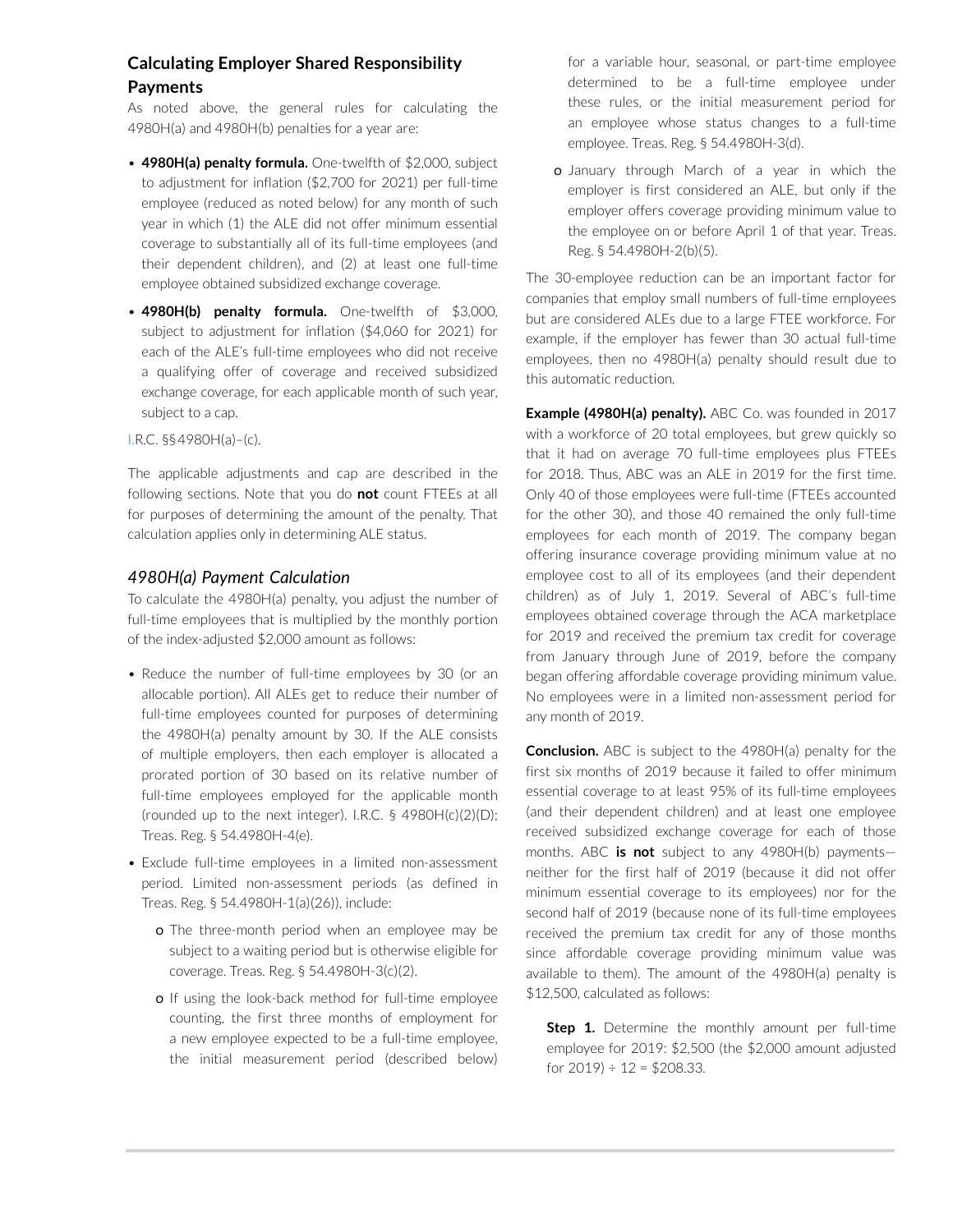**Step 2.** Determine the number of full-time employees for each applicable month, less any reduction amount: 40 fulltime employees, minus 30 (the automatic reduction figure and no reduction for a limited non-assessment period), for each of six months (January through June) =  $(40 - 30) \times$  $6 = 60.$ 

**Step 3.** Multiply the results from steps (1) and (2):  $$208.33 \times 60 = $12.500$ .

Note that the relief offered to first-time ALEs does not apply here because ABC did not offer minimum value coverage by April 1, 2019. See Treas. Reg. § 54.4980H-2(b)(5).

#### *4980H(b) Payment Calculation*

For the 4980H(b) payment, you only look at months for which an ALE did offer minimum essential coverage to the threshold number of full-time employees (if it didn't, then the 4980H(a) penalty would apply instead). Then, you determine how many (if any) of the ALE's full-time employees obtained subsidized exchange coverage for any month of the applicable year, but did not receive an offer of coverage meeting the affordability and minimum value standards under the employer shared responsibility rules.

To determine the amount of the payment, you multiply the monthly portion of the inflation-adjusted \$3,000 amount by the number of such full-time employees for each applicable month. Importantly, however, the 4980H(b) payment for an ALE is capped at the amount the ALE would have owed as a 4980H(a) penalty if the ALE did not offer minimum essential coverage to its full-time employees.

**Example (4980H(b) penalty).** XYZ Co. has an average 60 full-time employees and no FTEEs for 2018 (and is therefore an ALE for 2019). For 2019, it offers minimum essential coverage to all full-time employees (and their dependent children), but the coverage is not affordable for 30 of the employees. Of those 30 employees for whom the coverage was not affordable, 25 obtain health insurance through the ACA marketplace and receive the premium tax credit for each month of the year. No employees were in a limited nonassessment period for any month of 2019.

**Conclusion.** XYZ is not subject to the 4980H(a) penalty for 2019 because it offered minimum essential coverage to at least 95% of its full-time employees (and their dependent children) for each month of the year. XYZ **is** subject to the 4980H(b) payment for each month of the year because at least one full-time employee received the premium tax credit for each of those months. The amount of the 4980H(a) penalty is \$, calculated as follows:

**Step 1.** Determine the monthly amount per full-time employee who obtained subsidized exchange coverage for 2019: \$3,750 (the \$3,000 amount adjusted for 2019) ÷  $12 = $312.50$ .

**Step 2.** Determine the number of applicable full-time employees for each month: 25 full-time employees were not offered affordable coverage and obtained subsidized exchange coverage for each of 12 months =  $25 \times 12 =$ 300.

**Step 3.** Multiply the results from steps (1) and (2):  $$312.50 \times 300 = $93.750$ .

**Step 4.** Determine the 4980H(b) penalty cap, equal to the hypothetical 4980H(a) penalty: \$2,500 (the \$2,000 amount adjusted for 2019), multiplied by the total number of full-time employees (60) less the automatic 30-employee reduction = \$2,500 x (60 – 30) = \$75,000.

Since the ALE is subject to a penalty for all 12 months and the number of full-time employees did not change over the year, step (4) was calculated on an annual basis instead of month by month as in the previous example.

**Step 5.** The penalty amount is the lesser of the results of step (3) and (4): \$75,000.

## **Look-Back Method for Counting Full-Time Employees**

ALEs may choose to count their full-time employees for purposes of calculating the amount of employer shared responsibility payments using either the monthly measurement method described under Applicable Large Employer Status above (see Treas. Reg. § 54.4980H-3(c)) or the look-back method briefly described in this section (see Treas. Reg. § 54.4980H-3(d)). For additional details on this method, see [ACA Employer Shared Responsibility Full-Time](https://advance.lexis.com/open/document/lpadocument/?pdmfid=1000522&pddocfullpath=%2Fshared%2Fdocument%2Fanalytical-materials%2Furn%3AcontentItem%3A5PJW-5P21-FGRY-B2MK-00000-00&pdcontentcomponentid=500749&pdteaserkey=sr0&pditab=allpods&ecomp=ptrg&earg=sr0)  [Employee Determinations](https://advance.lexis.com/open/document/lpadocument/?pdmfid=1000522&pddocfullpath=%2Fshared%2Fdocument%2Fanalytical-materials%2Furn%3AcontentItem%3A5PJW-5P21-FGRY-B2MK-00000-00&pdcontentcomponentid=500749&pdteaserkey=sr0&pditab=allpods&ecomp=ptrg&earg=sr0).

ALE members of a multiple-entity ALE can use different counting methods, and individual employers can apply different methods for different groups of employees. Treas. Reg. § 54.4980H-3(d) $(1)(v)$  and (e). Special rules apply for an employee who changes status from one category of employee to another category using a different counting method. See Treas. Reg. § 54.4980H-3(f).

Basically, for the look-back method, you determine an employee's full-time status for a "stability period" (e.g., a calendar year) by looking back at the individual's service over "standard measurement period" (e.g., the calendar year immediately preceding the stability period). The ALE can choose the stability period and standard measurement period to use for the different categories of employees listed in Treas. Reg. § 54.4980H-3(d)(v). The standard measurement period must be between three and 12 months long, and the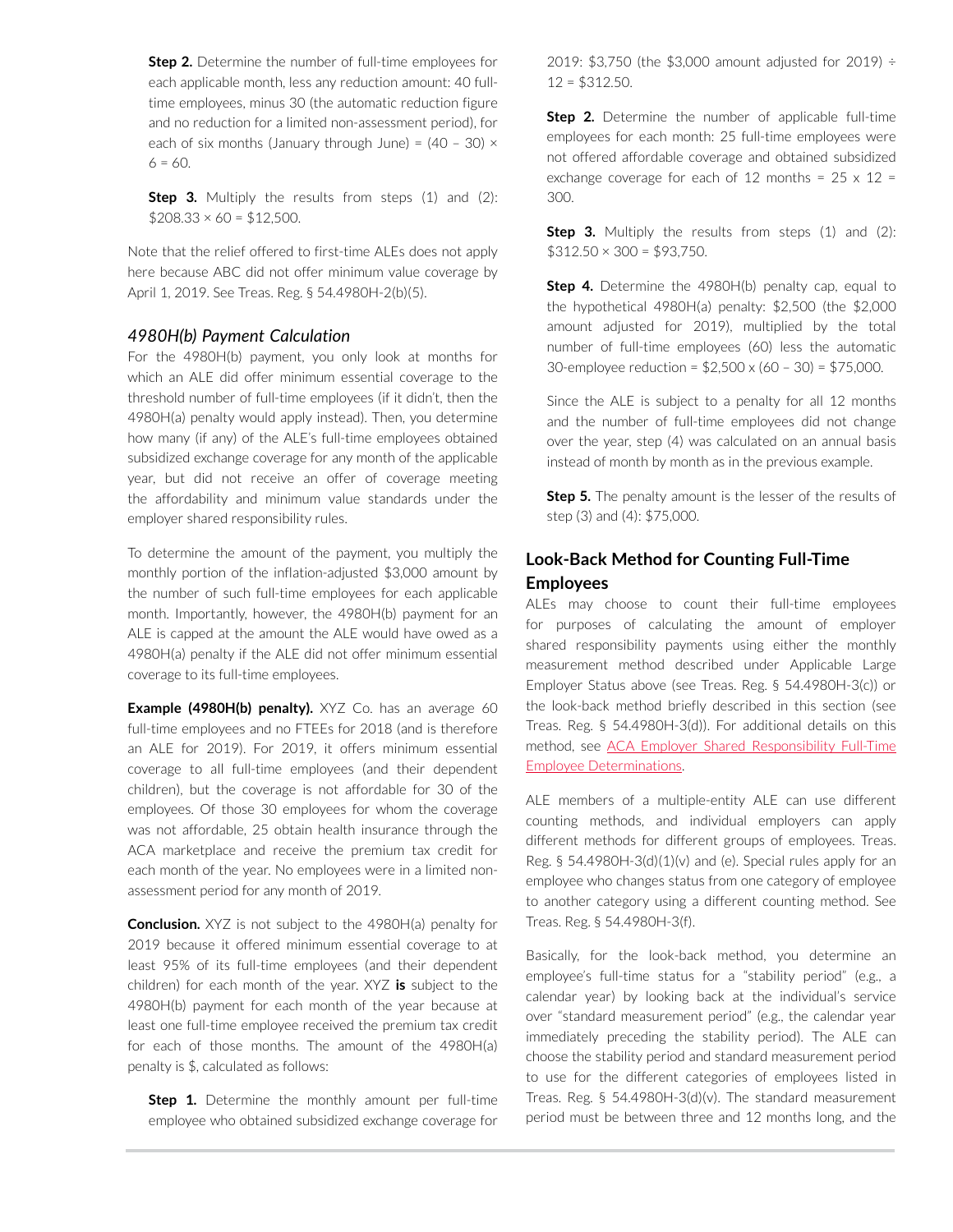stability period must be at least six months but no shorter than the standard measurement period. Treas. Reg. § 54.4980H-3(d)(iii), (iv).

If the individual worked on average 30 hours per week or more during the standard measurement period, then they must be treated as a full-time employee for the entire stability period. If the individual did not work on average at least 30 hours per week during the standard measurement period, then they may be treated as a non-full-time employee for the entire stability period.

The status of new employees who are reasonably expected to be full-time is determined by the actual service provided for each month until they have been employed for a full standard measurement period. The status of new part-time, seasonal, and other variable-hour employees may be determined by a one-time "initial measurement period" that is between three and 12 months long.

Special rules apply for ALEs that want to base look-back periods on its payroll schedule, to use an administrative period in between the standard measurement period and the stability period, to determine when a rehired individual is treated as a new employee (e.g., as an eligible factor for limited non-assessment periods), among other things. Treas. Reg. § 54.4980H-3(d)(1)(ii), 54.4980H-3(d)(3)(ii), 54.4980H-3(d)(6).

Remember to take care that you are considering all workers who meet the common-law definition of an employee, other than the excluded classes under Treas. Reg. § 54.4980H-1(a) (15), as discussed above in the "Who Is an Employee" section under Applicable Large Employer Status. Pay particular attention to workers classified as independent contractors who may be deemed employees under IRS tests. See [Independent Contractor Tests and Risks of Worker](https://advance.lexis.com/open/document/lpadocument/?pdmfid=1000522&pddocfullpath=%2Fshared%2Fdocument%2Fanalytical-materials%2Furn%3AcontentItem%3A5D3S-YH11-F8SS-6129-00000-00&pdcontentcomponentid=500749&pdteaserkey=sr0&pditab=allpods&ecomp=ptrg&earg=sr0) [Misclassification](https://advance.lexis.com/open/document/lpadocument/?pdmfid=1000522&pddocfullpath=%2Fshared%2Fdocument%2Fanalytical-materials%2Furn%3AcontentItem%3A5D3S-YH11-F8SS-6129-00000-00&pdcontentcomponentid=500749&pdteaserkey=sr0&pditab=allpods&ecomp=ptrg&earg=sr0) for information on this issue.

## **Making Employer Shared Responsibility Payments**

The IRS determines whether an employer may be liable for an employer shared responsibility payment and the amount of the potential payment. This determination is based on (1) information reported by ALEs to the IRS after the end of the applicable year on Forms 1094-C and 1095-C (discussed in the next section), and (2) information about individual fulltime employees of the ALE who received subsidized exchange coverage. In addition, the ACA marketplace exchanges are required to send employers a Section 1411 Certification (named after Section 1411 of the ACA) regarding any of their employees who received subsidized exchange coverage during the year. See 42 U.S.C. § 18081(e)(4)(B)(iii); Treas. Reg. § 54.4980H-1(a)(40).

Receipt of a Section 1411 certification does not mean the employer owes an employer shared responsibility penalty, since an employee's obtaining subsidized exchange coverage doesn't mean that all of the requirements triggering a payment obligation have been met. But the notices do allow employers to determine their employer shared responsibility obligations, when considered together with the other pertinent information regarding full-time employee status, offers of coverage, and others.

The IRS first provided detailed guidance on shared responsibility payment assessments in November 2017. Shortly thereafter, the agency began sending Letter 226-J to ALE members who are identified as liable for a payment for any month in 2015 (sample [here](https://www.irs.gov/pub/notices/ltr226j.pdf)). Letter 226-Js for 2018 began arriving in early 2021. The letter notices contain:

- An explanation of the employer shared responsibility rules
- A summary table itemizing the proposed 4980H(a) and 4980H(b) penalties owed by month
- An employer shared responsibility response form, IRS Form [14764](https://www.irs.gov/pub/irs-pdf/f14764.pdf) (ESRP Response)
- An employee premium tax credit (PTC) list, [IRS Form](https://www.irs.gov/pub/irs-pdf/f14765.pdf)  [14765](https://www.irs.gov/pub/irs-pdf/f14765.pdf), listing the ALE's assessable full-time employees (i.e., those receiving subsidized exchange coverage for a month when the ALE was not eligible for any relief from an employer shared responsibility payment)
- Steps for the ALE to take to pay or to challenge the penalty assessment
- Consequences if the ALE does not respond timely to the Letter 226-J
- IRS agent contact information for asking questions about the letter

[IRS, Questions and Answers on Employer Shared](https://www.irs.gov/affordable-care-act/employers/questions-and-answers-on-employer-shared-responsibility-provisions-under-the-affordable-care-act)  [Responsibility Provisions Under the Affordable Care Act](https://www.irs.gov/affordable-care-act/employers/questions-and-answers-on-employer-shared-responsibility-provisions-under-the-affordable-care-act), Q&A-55 and Q&A-58; see also [IRS, Understanding Your](https://www.irs.gov/individuals/understanding-your-letter-226-j) [Letter 226-J](https://www.irs.gov/individuals/understanding-your-letter-226-j).

ALEs have 30 days from the date of their Letter 226-J to respond to the IRS or request an extension before any liability is assessed. If needed, ALEs can call the IRS to request an extension for additional time to respond. The IRS routinely gives 30-day extensions to these requests. The IRS will acknowledge receipt of an ALE's response (whether it acknowledges or challenges the assessment) via Letter 227. There are five versions of Letter 227, depending on the status of the communications. See [IRS, Understanding Your](https://www.irs.gov/individuals/understanding-your-letter-227)  [Letter 227.](https://www.irs.gov/individuals/understanding-your-letter-227) An ALE that receives a Letter 227 and believes there continues to be an error as to an employer shared responsibility assessment may request, within 30 days, a pre-assessment conference with the IRS Office of Appeals,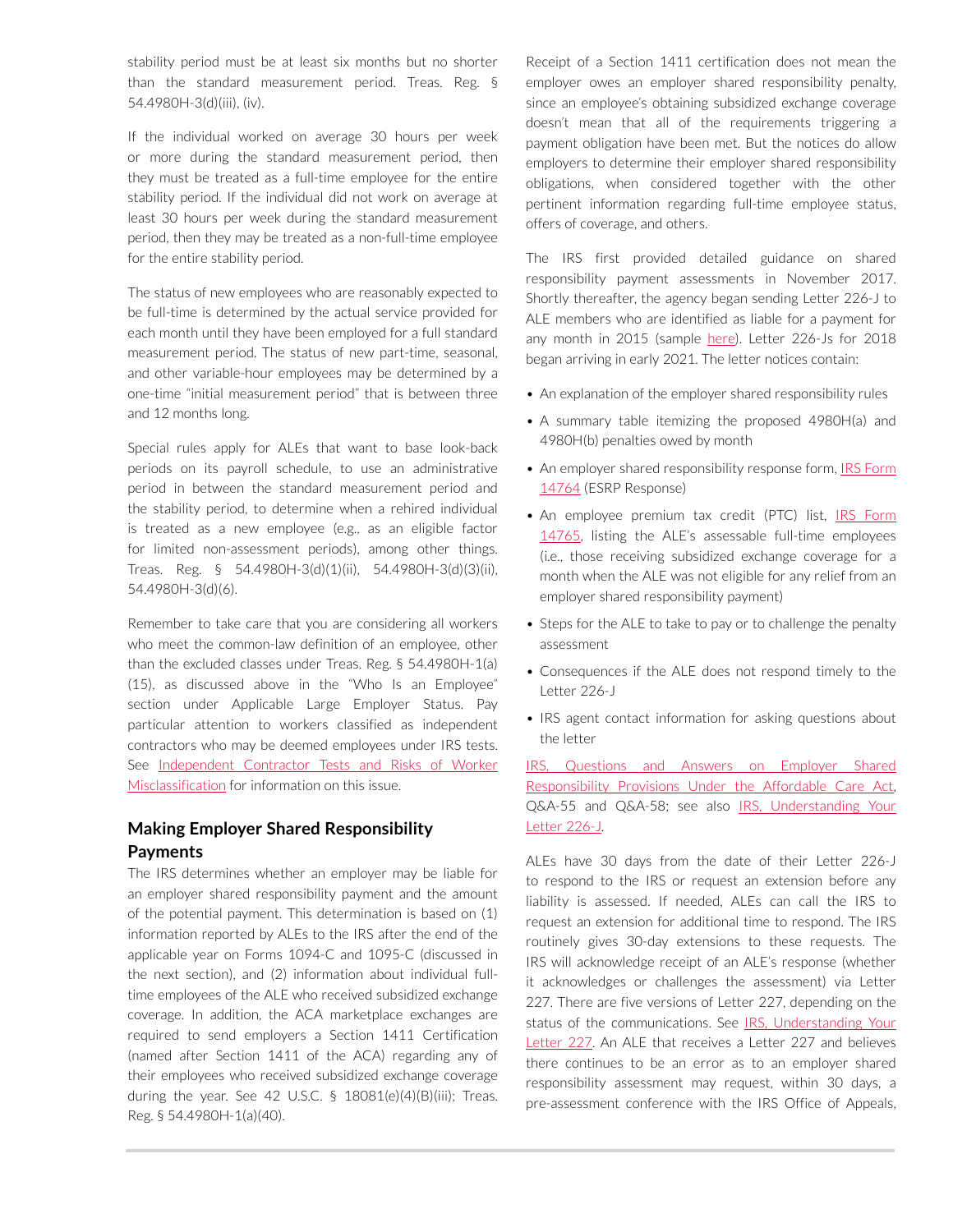following instruction in the Letter 227 and IRS Publication [5 \(Your Appeal Rights and How to Prepare a Protest If You](https://www.irs.gov/pub/irs-pdf/p5.pdf)  [Don't Agree\).](https://www.irs.gov/pub/irs-pdf/p5.pdf) [Id.,](https://www.irs.gov/affordable-care-act/employers/questions-and-answers-on-employer-shared-responsibility-provisions-under-the-affordable-care-act) Q&A-56. In some cases, the proposed assessment can be significantly reduced because the ALE (and/or its vendor) filed incorrect Forms 1094-C and 1095-C. Common errors that have recently triggered a Letter 226-J include the following: •••

- **2015 Transition relief was not selected on Form 1094-C.** To obtain the 70% offer of coverage transitional relief for 2015, ALEs had to check Box C, "Section 4980H transition relief," and enter a transition relief indicator code on Form 1094-C. Otherwise, they were required to offer minimum essential coverage to 95% of full-time employees (and dependents) in 2015.
- **Minimum essential coverage offer not reflected on Form 1094-C.** Failing to check the "Yes" box for any month (or for "All 12 Months") on Form 1094-C indicated that the ALE did not offer coverage to substantially all of its fulltime employees (and dependents) for that month. If a full-time employee obtained a premium tax credit for any month for which the "Yes" box was not checked, the ALE may be liable for a 4980H(a) penalty for that month.
- **Failing to offer affordable coverage that meets the minimum essential coverage offer standard and leaving**  line 16 of Form 1095-C blank. Leaving line 16 blank on Form 1095-C indicates that the ALE did not offer affordable coverage that met minimum value requirements. If that full-time employee obtained a premium tax credit on the public exchange and the ALE failed to offer coverage to substantially all of its full-time employees (and dependents), the ALE may be subject to a penalty. While the IRS does not require ALEs to enter a code on Line 16, as a best practice ALEs should enter an affordability code — 2F (W-2), 2G (federal poverty line), or 2H (rate of pay) for any full-time employee who waived the employer's offer of coverage.

The IRS will send a notice and demand for payment, Notice CP 220J, if the ALE does not respond or it the agency determines upon appeal that the ALE is liable for an employer shared responsibility payment. The notice will contain a summary of the payment owed, reflecting any payments made or credits applied, and instruct the ALE on how to make the payment. Employer shared responsibility payments are not paid in connection with any tax return that they file. [Id.](https://www.irs.gov/affordable-care-act/employers/questions-and-answers-on-employer-shared-responsibility-provisions-under-the-affordable-care-act), Q&A-57.

Prior to issuing this guidance, the Treasury Inspector General for Tax Administration (TIGTA) issued a report on the difficulties the IRS was having in establishing enforcement procedures for the employer shared responsibility payments. The report included several recommendations to improve the process going forward. See [TIGTA, Assessment of Efforts to](https://www.treasury.gov/tigta/auditreports/2017reports/201743027fr.pdf)  [Implement the Employer Shared Responsibility Provision.](https://www.treasury.gov/tigta/auditreports/2017reports/201743027fr.pdf)

# **Information Reporting Requirements Related to the Shared Responsibility Rules**

Employers subject to the employer shared responsibility provisions (i.e., ALEs for a particular year) are required to report information about whether they offered minimum essential coverage to their full-time employees and if so, information about the offer of coverage. I.R.C. § 6056. (A separate overlapping reporting obligation under I.R.C. § 6055 applies to any employer, including ALEs, that sponsors a selffunded health plan.) The information on these forms is used to help determine whether an ALE owes a payment under the employer shared responsibility provisions and whether employees are eligible for the premium tax credit.

An ALE (or, for multi-entity ALEs, each ALE member) is required to send this information to the IRS by the end of March of the year following the year in question on two forms:

- [Form 1094-C \(2019\),](https://www.irs.gov/pub/irs-pdf/f1094c.pdf) Transmittal of Employer-Provided Health Insurance Offer and Coverage Information Returns, which summarizes the information for the reporting ALE member –and–
- [Form 1095-C \(2019\),](https://www.irs.gov/pub/irs-pdf/f1095c.pdf) Employer-Provided Health Insurance Offer and Coverage, which are individualized statements for each full-time employee

The employer must also send the Form 1095-C for each employee to that employee, which generally must be furnished by the end of January in the year following the subject year.

ALEs need to track the relevant data on a monthly basis to complete and substantiate the information reported on these forms. This includes:

- Number of full-time employees (using either the monthly measurement method or the look-back method) for the month
- Whether each full-time employee (and that employee's dependent children up to age 26) received an offer of coverage for the month
- The lowest-cost monthly premium for self-only coverage that was made available to the employee
- Other applicable affordability assessment data (e.g., for the Form W-2 wages or rate of pay safe harbors)